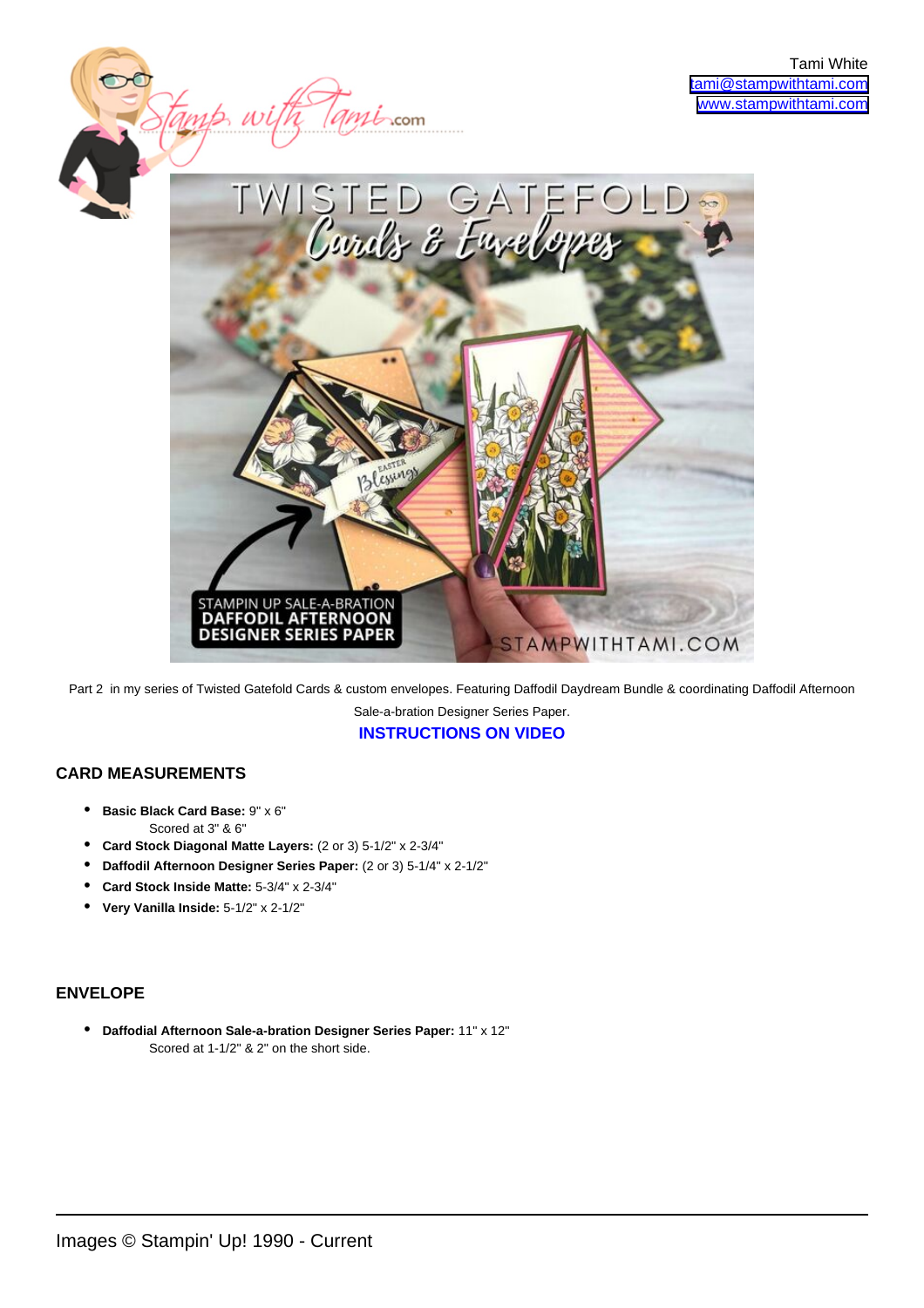## Twisted Gatefold Part 2: Daffodil Afternoon

| Daffodil Daydream<br><b>Bundle - 157795</b><br>Add to Cart        | <b>Daffodil Afternoon</b><br>12" X 12" (30.5 X<br>30.5 Cm) Designer<br><b>Series Paper -</b><br>158127<br>Add to Cart | <b>Tuxedo Black</b><br><b>Memento Ink Pad -</b><br>132708<br>Add to Cart | <b>Daffodil Delight</b><br><b>Stampin' Blends</b><br><b>Combo Pack -</b><br>154883<br>Add to Cart | <b>Flirty Flamngo</b><br><b>Stampin' Blends</b><br><b>Combo Pack -</b><br>154884<br>Add to Cart |
|-------------------------------------------------------------------|-----------------------------------------------------------------------------------------------------------------------|--------------------------------------------------------------------------|---------------------------------------------------------------------------------------------------|-------------------------------------------------------------------------------------------------|
| <b>Old Olive Stampin'</b><br><b>Blends Combo</b>                  | Pale Papaya 8-<br>$1/2$ " $\times$ 11"                                                                                | <b>Polished Pink 8-</b><br>1/2" X 11"                                    | <b>Mossy Meadow 8-</b><br>$1/2$ " $X$ 11"                                                         | Basic Black 8-1/2"<br>X 11" Cardstock -                                                         |
| Pack - 154892<br>Add to Cart                                      | Cardstock -<br>155668<br>Add to Cart                                                                                  | Cardstock -<br>155710<br>Add to Cart                                     | Cardstock -<br>133676<br>Add to Cart                                                              | 121045<br>Add to Cart                                                                           |
|                                                                   |                                                                                                                       |                                                                          |                                                                                                   |                                                                                                 |
| Very Vanilla 8-1/2"<br>X 11" Cardstock -<br>101650<br>Add to Cart | Old Olive 8-1/2" X<br>11" Cardstock -<br>100702<br>Add to Cart                                                        | <b>Classic Matte Dots</b><br>$-158146$<br>Add to Cart                    | 2021-2023 In<br>Color Jewels -<br>155571<br>Add to Cart                                           | <b>Floral Heart Dies -</b><br>154306<br>Add to Cart                                             |